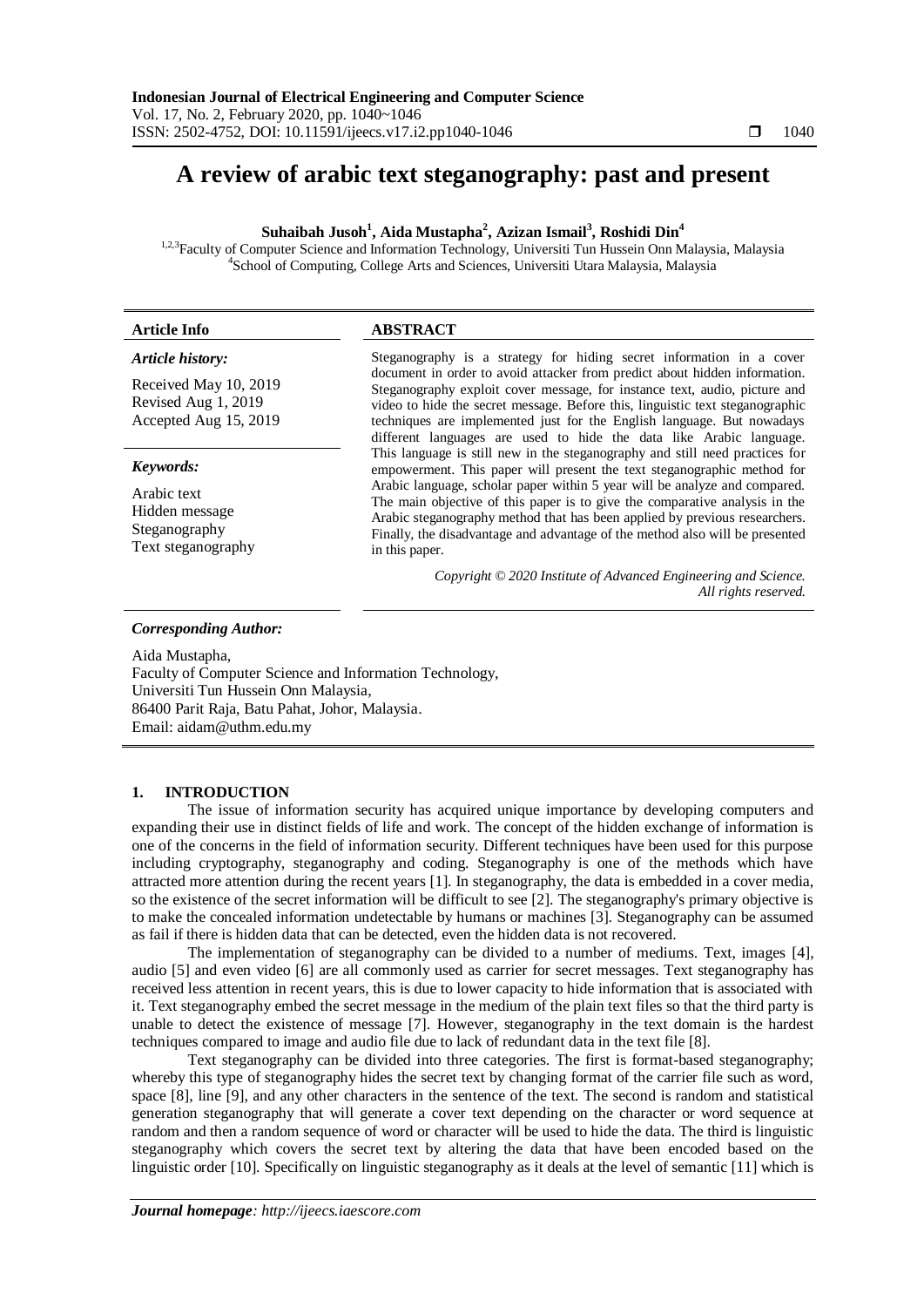beyond lexical level of the text. Substitution-based method is used to hide the secret message by embedding them in the text based on the replacement of another text in the original text.

Initially linguistic text steganographic techniques are implemented just for the English language such as technique in [12] that used English antonym to hiding the true intention behind the text format. But now days different language are likewise used to hide the data like Arabic, which increase the security level in order to get the secret information, since not everyone aware about all the language. The language that have attention for text steganography such as Urdu, Chinese, Arabic and Persian since they have many letters with the dot symbols [13]. Besides that Arabic language also language which became a common since its the language of holy Quran and beautiful way to communicate. The Arabic language consists of 28 characters [14]. It has a few highlights for example, the Arabic text is written from right to left and has no equivalent to capital letters as various English writings. The Arabic word could be comprising of completely associated letters or a single word may contain more than one segments [15].

Our research is based on the reality that in distinct locations of words some letters in Arabic languages have distinct forms [16]. This Arabic language function is endorsed in Unicode format and is used to hide information in documents using Unicode standard. Some work on hiding data in English texts has been performed by the previous researcher. The steganography in random character and word sequences by [17], specific information may be concealed in this sequence by creating a random sequence of characters or phrases. The sequence of characters or phrases is random in this technique, it is therefore irrelevant and draws too much attention. This technique does not seem to be steganography, but it is some sort of encryption. Next method is word shifting [18], information is concealed in the text by moving words horizontally and altering the distance between words. This method is appropriate for documents where the distance between words varies but the distance of the algorithm is easily to detected by the attacker and the attacker will be use the difference to extract the hidden information.

This paper present the different types of Arabic steganography method that already done by past researcher based on advantage and disadvantage of each method. This paper will be reviewed on which method is suitable to use in Arabic text language.

## **2. MATERIAL AND METHODS**

In Arabic character there is no different between upper case or lower case and that is one of special features of Arabic character for text steganography. The method of text Arabic steganography is related with dots and connectivity between each character [19]. Table 1 shows review method in Arabic text steganography.

| Table 1. Review Methods |                                                                               |                          |  |  |  |  |
|-------------------------|-------------------------------------------------------------------------------|--------------------------|--|--|--|--|
| No.                     | Authors                                                                       | Methods                  |  |  |  |  |
|                         | Odeh, A. $/$ (2012) [20]                                                      | Multipoint Arabic letter |  |  |  |  |
|                         | Odeh, A., Elleithy, K. & Faezipour, M. / (2013) [21]                          | Kashida                  |  |  |  |  |
|                         | M. H. Shahreza, M. S. Shahreza / 2006 [22]                                    | Pointed letter           |  |  |  |  |
| 4                       | Gutub, A.A., Ghouti, L.M, Elarian, Y.S., Awaideh, S.M., Alvi, A.K / 2010 [23] | Arabic diacritics        |  |  |  |  |
|                         | M.S. Shahreza, M. H. Shahreza / 2008 [24]                                     | La steganography         |  |  |  |  |
| 6                       | M.H.Shirali-Shahreza and M. Shirali-Shahreza / 2008 [25]                      | Pseudo-space and Pseudo- |  |  |  |  |
|                         |                                                                               | connection character     |  |  |  |  |

#### **2.1. Multipoint Arabic Letter**

Define Odeh [20] has suggested an Arabic multipoint letter algorithm that allows us to conceal more than two bits per letter. In this research, a vertical shift point algorithm will combine to raise the size of the hidden file. The carrier's size will be continuous without alteration. After adding the information, the file will be converted to picture to prevent the issue of retyping. The primary problem with this strategy is to retype process all the hidden information, as the hidden information depends on the format of the file. The coherent format used in the scheme could increase an attacker's amount of suspicion [26].

#### **2.2. Kashida**

Existing research on Arabic language that using zero width and kashida letters by [21] which is new steganography algorithm for Arabic text. The algorithm uses some letters that can be added to other letters such as kashida and zero width character. If kashida expanded letter is added to other letters, the significance of the phrase does not alter. Kashida only can be added between letters in words, at the beginning and at the end of the word kashida can not be added, as shown in Figure 1. In other words, if a non-pointed letter with an expansion to conceal zero, pointed letter will holds one. Not all characters will conceal a bit in Kashida.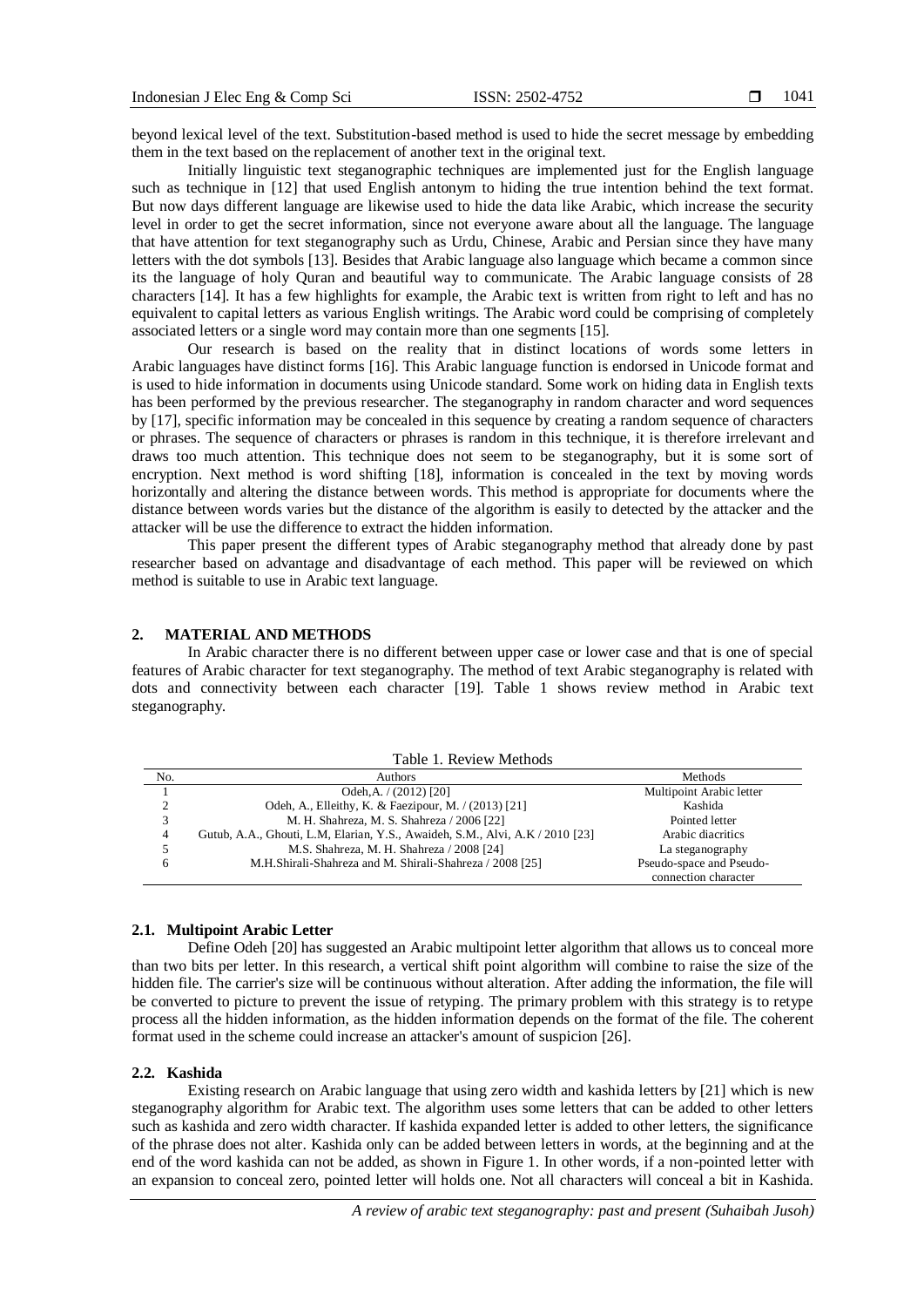The embedded information may influence the type, size and format of the document. The possibility of being found using stegoanalysis tools will therefore lead to the disclosure of the concealed information.



Figure 1. Example of Kashida method [27]

## **2.3. Pointed Letter**

This method is propose by Shirali-Shahreza [22] to hide the secret text into dots of letters as shown in Figure 2, the size of the secret text will be compress. The cover medium content is examined character by character and line by line. Location of dots may be impacted by the hidden information bit if pointed letter is discovered. This method has an advantage in secrecy and capacity of secret text. The unpointed character is remain unchanged in order to create secrecy for this method.



Figure 2. Pointed letter

## **2.4. Arabic Diacritics**

The next method presents the Arabic diacritic [23]. As shown in Figure 3, there are eight diacritics in Arabic text. Figure 4 demonstrates some marked letters and their pronunciation. The cover text is presumed to be a fully diacritical text in this technique. The bit "1" is held in the diacritics and in the nondiacritic for the bit "0" is retained and the other diacritics are not used. This technique has a large ability but low invisibility because it draws the reader's attention.



| Haraka | Letter with<br>Haraka | Pronunciation |
|--------|-----------------------|---------------|
| Dama   |                       | Do            |
| Kasra  |                       | De            |
| Fatha  |                       |               |

Figure 3. Arabic diacritic marks [28] Figure 4. Arabic diacritics pronunciation

#### **2.5. La Steganography Method**

The La Steganography method [24] using La word which is combination of Lam and Alef character to hide the secret information. They will hide the secret information by embedded an Arabic extension character between Alef and Lam. If they want to hide bit 0, the normal form of La will be used but if they want to hide bit 1 then special word La will be used. This method can be used in printed and not only limited to electronic document.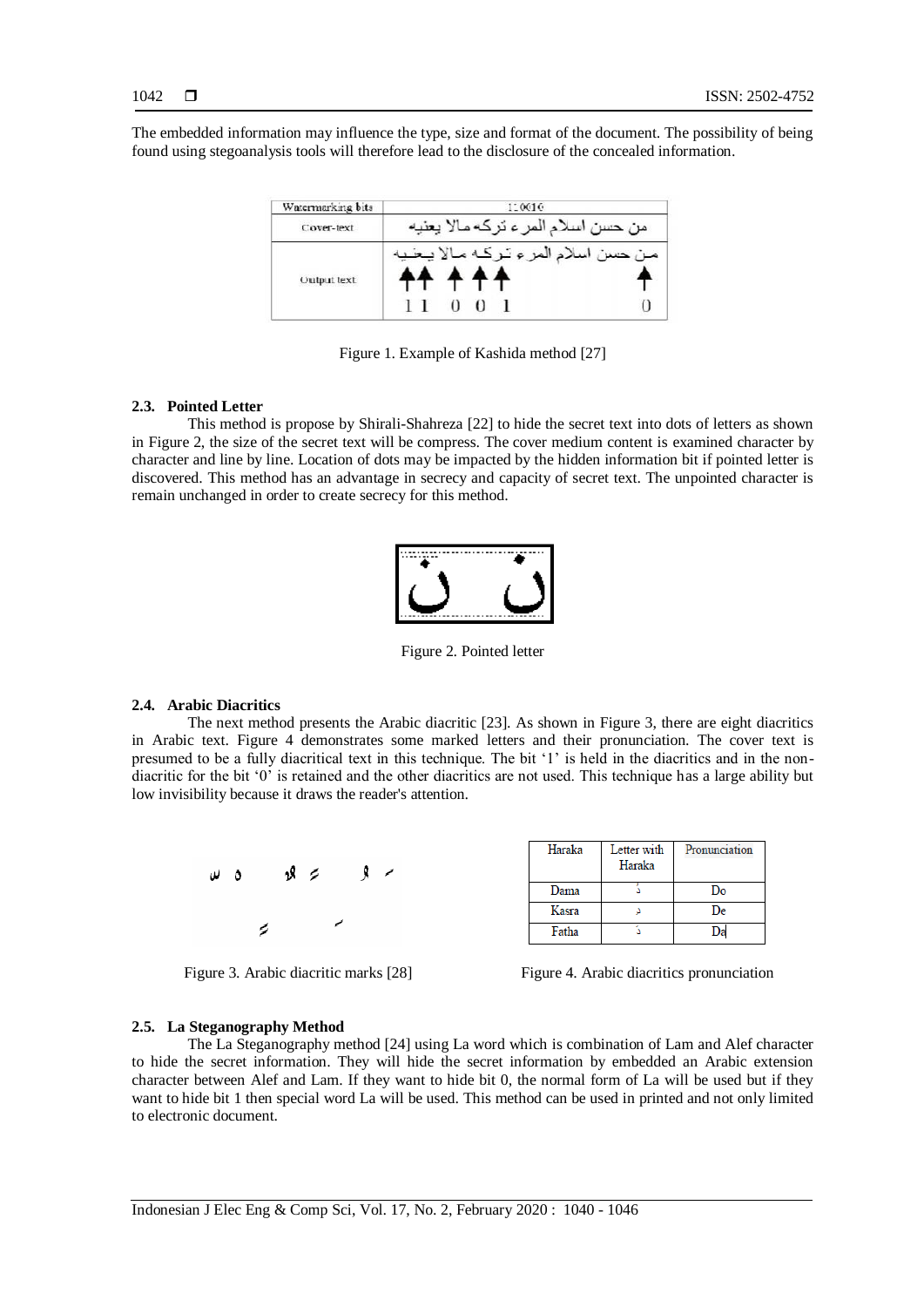## **2.6. Pseudo-space and Pseudo-connection Character Method**

The pseudo-space and pseudo-connection character method [25] will conceal one bits in each character. This technique has recognized whether or not the character is linked to the next letter. If the letter is attached to the next letter, a ZWJ letter between two letters will be inserted to conceal part 1 without changing the text structure.

# **3. COMPARATIVE ANALYSIS**

Most of the techniques in Arabic steganography is using kashida, diacritic and multipoint. The scholarly papers that have researched in Arabic steganography in the last decade are presented in Table 1. Table 2 identified the advantages and disadvantages of Arabic text steganography in the last decade.

| Table 2. Comparative Analysis |                                                                                |                                                    |                                                                                                                                                                             |                                                                                                                                                                                                                                                                                                                                                                           |  |  |  |  |
|-------------------------------|--------------------------------------------------------------------------------|----------------------------------------------------|-----------------------------------------------------------------------------------------------------------------------------------------------------------------------------|---------------------------------------------------------------------------------------------------------------------------------------------------------------------------------------------------------------------------------------------------------------------------------------------------------------------------------------------------------------------------|--|--|--|--|
| No.                           | Authors                                                                        | Methods                                            | Advantages                                                                                                                                                                  | Disadvantages                                                                                                                                                                                                                                                                                                                                                             |  |  |  |  |
| $\mathbf{1}$                  | Odeh, A. [20]                                                                  | Multipoint Arabic<br>letter                        | The carrier's size will be<br>continuous without alteration.                                                                                                                | The primary problem with<br>this technique is the process<br>of retyping removes all the<br>hidden information as the<br>hidden information depends<br>on the format of the file. The<br>coherent format used in the<br>scheme could increase an<br>attacker's amount of<br>suspicion.                                                                                    |  |  |  |  |
| $\overline{2}$                | Odeh, A., Elleithy, K. &<br>Faezipour, M. [21]                                 | Kashida                                            | Kashida method won't alter<br>the word's significance                                                                                                                       | At the beginning and at the<br>end of the phares, Kashida<br>cannot be added, it can only<br>be placed in phrases<br>between letters. The<br>information embedded may<br>influence the type, file size<br>and format of the document.<br>The risk of being found<br>using stegoanalysis tools<br>will therefore lead to the<br>disclosure of the concealed<br>information |  |  |  |  |
| 3                             | M. H. Shahreza, M. S. Shahreza<br>$[22]$                                       | Pointed letter                                     | This method has an advantage<br>in secrecy and capacity of<br>secret text. The unpointed<br>character is remain<br>unchanged in order to create<br>secrecy for this method. | The hidden data bit can<br>affect the location of dots if<br>a pointed letter is found. In<br>the event of retyping,<br>information will be lost.                                                                                                                                                                                                                         |  |  |  |  |
| 4                             | Gutub, A. A., Ghouti, L. M,<br>Elarian, Y.S., Awaideh, S.M.,<br>Alvi, A.K [23] | Arabic diacritics                                  | This method has high<br>capacity                                                                                                                                            | This technique has a large<br>ability but low invisibility as<br>it draws the reader's<br>attention to attack.                                                                                                                                                                                                                                                            |  |  |  |  |
| 5                             | M.S. Shahreza, M. H. Shahreza<br>$[24]$                                        | La steganography                                   | This method can be used in<br>printed and not only limited<br>to electronic document.                                                                                       | The main issue for this<br>method is only suitable for<br>Arabic language and La<br>word is very limited in<br>Arabic sentence. This will<br>affect the capacity of hidden<br>data and raise suspicion.                                                                                                                                                                   |  |  |  |  |
| 6                             | M. H. Shirali-Shahreza and M.<br>Shirali-Shahreza [25]                         | Pseudo-space and<br>Pseudo-connection<br>character | Do not have any effect on the<br>sentence.                                                                                                                                  | The main issue with this<br>method is when removing<br>the Unicode of ZWJ its will<br>impact the secret data.                                                                                                                                                                                                                                                             |  |  |  |  |

Based on Table 2 and Figure 5, the advantages of techniques are seen through the high capacity to embed the secret message [22, 23] and also the effect on word that will not alter the sentence [21-25]. Besides that, the advantage of technique which introduced by [20] using method of multipoint Arabic letter is the size of carrier file will not change after secret message is embedded. Lastly the technique used by [24] can be used in printed and not only limited to the electronic document.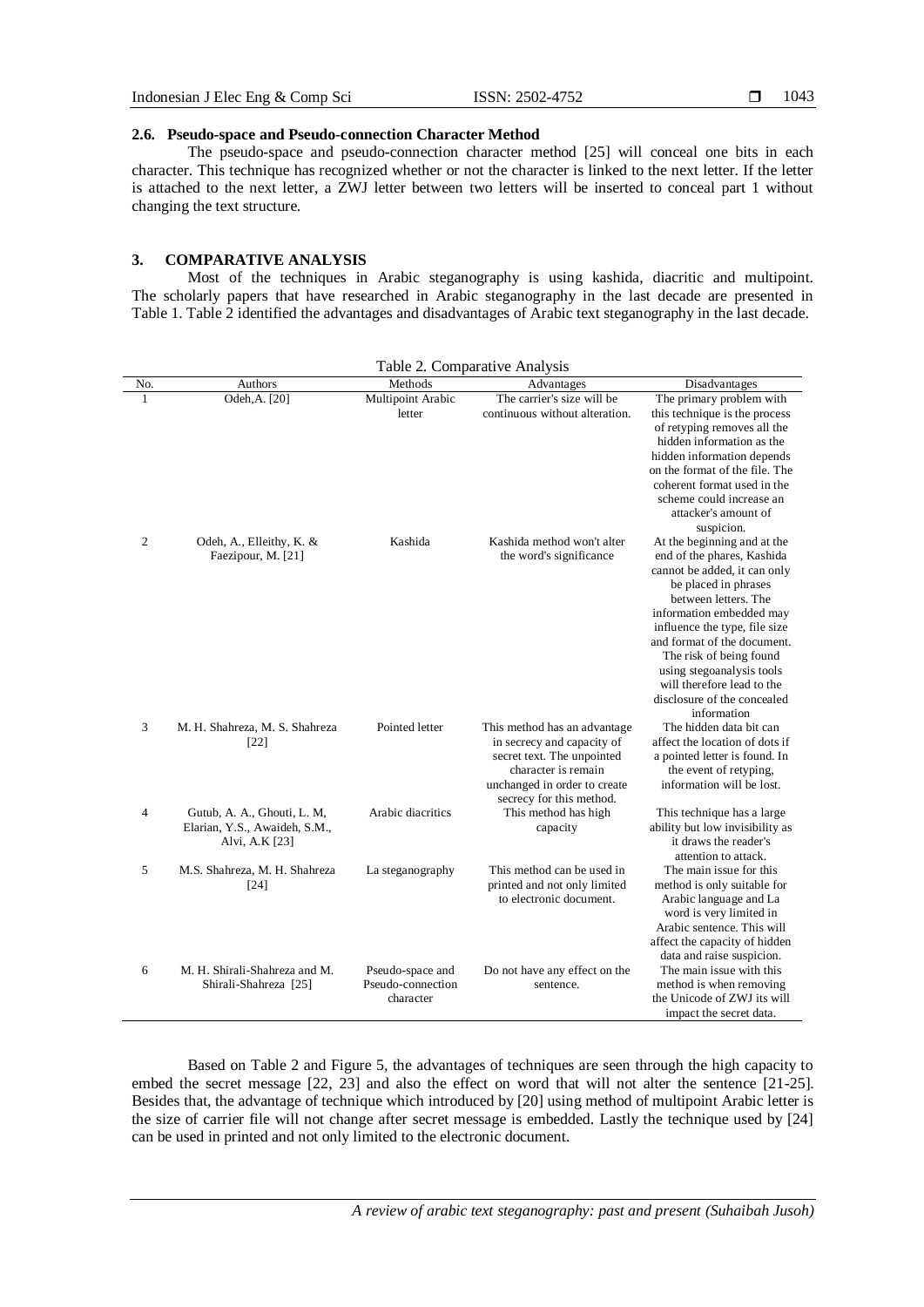

Figure 5. Advantages of methods

Based on Table 2 and Figure 6, the disadvantage of each method has been discovered. Researcher on [20] suggested an Arabic multipoint letter algorithm that allows us to conceal more than two bits per letter. An algorithm will combine with a vertical moving point algorithm in this study to boost the size of the hidden file. The main issue with this approach is retyping process removes all the hidden data [29], which is the researcher on [22] and [25] also have the issue regarding to the retyping process. Arabic language research using zero width and kashida letters by the latest steganography algorithm for Arabic text in [21]. In kashida, not all characters will hide a bit. At the beginning and at the end of the phares, Kashida can not be added, it can only be placed in phrases between letters. The information embedded may influence the type, file size and format of the document that will be attract the attacker like the technique in [23]. Therefore, choosing the most appropriate evaluation metric for implementation performance is important in order to enhance the application performance [30]. Lastly, low capacity of hidden data in technique [24] because of the La word is very limited in the arabic language.

Figure 7 shows the number of research based on point is much lower than the letter itself. Mostly the previous researcher prefer to use Arabic steganograpy on letter rather than point.



Figure 6. Disadvantages of methods<br>Figure 7. Previous research on pointed

letter and letter on Arabic steganography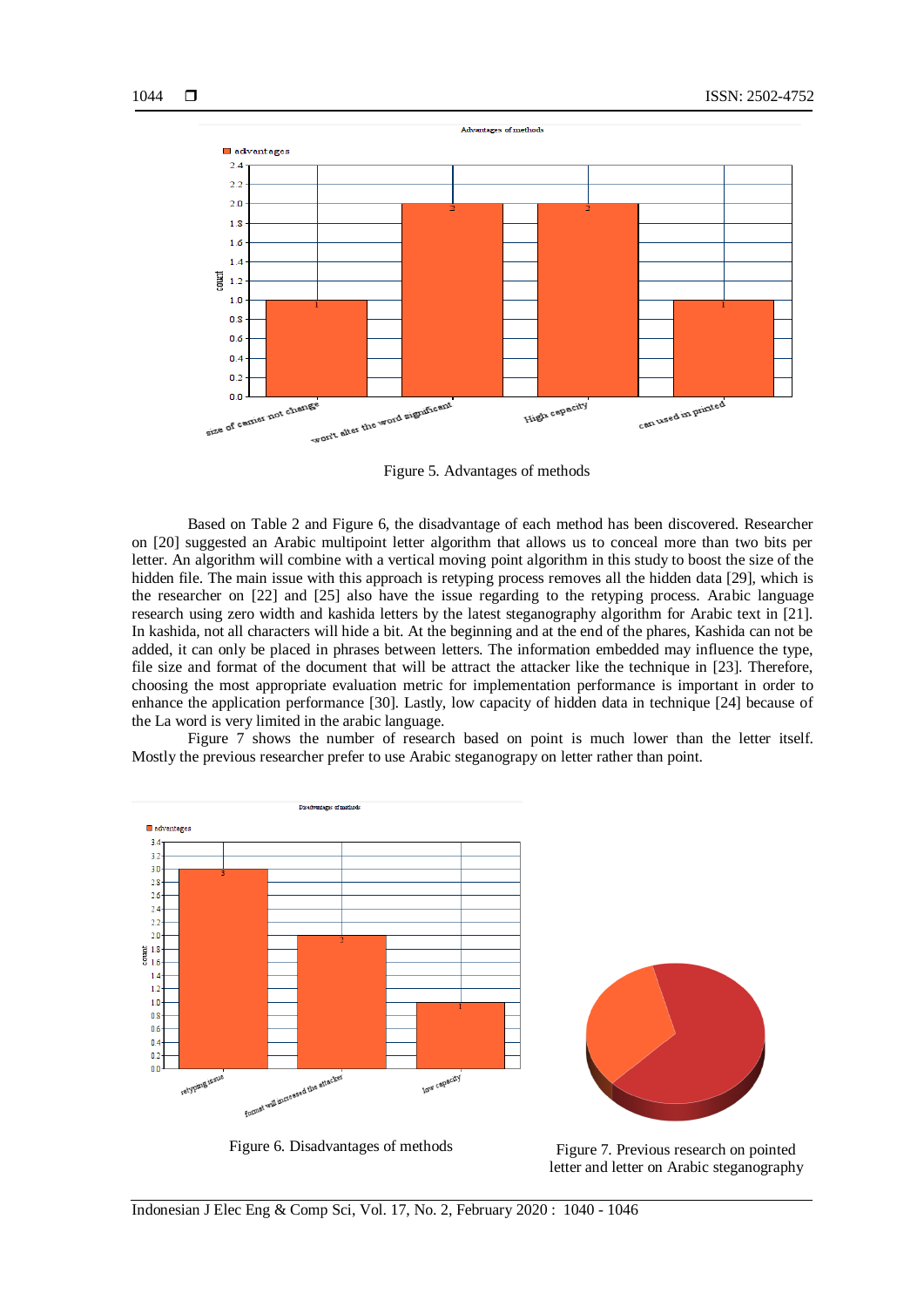#### **4. CONCLUSION**

In order to observe the growth of these methods beforehand, this paper presented the Arabic text steganography method to reviewed. We have analyzed the list of existing technique for Arabic language text steganography in order to hide secret data. The main issue and advantages of the existing technique have been identified. Comprehensive research has been completed in the field of Arabic text steganography and every method that has been proposed have their own uniqueness and proven to be useful to other researcher. Each method will be recommended for the best secure protection, high capacity, does not affect the sentence or can used in print and electronic document. However, each method also has certain problems that seem to limit these methods such as low capacity, or will impact the size of data. The fundamental obstacle and issue that remaining parts is that in linguistic steganography it is difficult to deal with syntax and sentence structure. It will hide a small measure of information if we use other method than random character as a medium carrier.

## **ACKNOWLEDGEMENTS**

This research is supported by the Postgraduate Research Grant Scheme (GPPS) Vot H336 from Universiti Tun Hussein Onn Malaysia.

#### **REFERENCES**

- [1] E. A. P. Petitcolas, R. J. Anderson, M. G. Kuhn, "Information Hiding A Survey," 1999 *IEEE Proceeding*, vol. 87, no. 7, pp. 1062-1078, 1999.
- [2] J. C. Judge, "Steganography: Past, Present, Future," Technical Report No. UCRL-ID-151879, Lawrence Livermore National Lab., CA (US), 2001.
- [3] M. H. Shirali-Shahreza, M. Shirali-Shahreza, "Arabic/Persian Text Steganography Utilizing Similar Letters with Different Codes," *The Arabian Journal for Science and Engineering*, vol. 35, no. 1B, pp. 213-222, 2010.
- [4] M. Shirali-Shahreza, "An Improved Method for Steganography on Mobile Phone," WSEAS Transactions on Systems, vol. 4, no. 7, pp. 955-957, 2005.
- [5] G. Doerr, J. L. Dugelay, "A Guide Tour of Video Watermaking," *Signal Processing: Image Communication*, vol. 18, no. 4, pp. 263-282, 2003.
- [6] K. Gopalan, "Audio Steganography Using Bit Modification," *IEEE International Conference On Acoustics, Speech, and Signal Processing (ICASSP'03)*, pp.421-424, 2003.
- [7] A. Mangarae, "Steganography FAQ," Zone-H.org, 2006.
- [8] W. Bender, D. Gruhl, N. Morimoto, A. Lu, "Techniques for Data Hiding," *IBM Systems Journal*, vol. 35, no. 3-4, pp. 313-336, 1996.
- [9] S. H. Low, N. F. Maxemchuk, J. T. Brasil, L. O"Gorman, "Document Marking and Identification Using Both Line and Word Shifting," 14th Annual Joint Conference of the *IEEE Computer and Communications Societies*, pp. 853-860, 1995,
- [10] C. Chang, S. Clark, "Practical Linguistic Steganography using Contextual Synonym Substitution and a Novel Vertex Coding Method", *Computational Linguistics*, vol. 40, no. 2, pp. 403-448, 2014.
- [11] K. Bennet, "Linguistic Steganography: Survey, Analysis, and Robustness Concerns for Hiding Information in Text," CERIAS Tech. Report, Purdue University, 2004.
- [12] F. Z. Mansor, A. Mustapha, R. Din, A. Ismail, N. A. Samsudin, S. Utama, "Substitution-based Linguistic Steganography based on Antonyms," *Indonesian Journal of Electrical Engineering and Computer Science*, vol. 16, no. 1, 2019.
- [13] http://www.wordribbon.tips.net/t008879-DisplayingNonPrintingcharacters.html
- [14] M. H. Shirali-Shahreza and M. Shirali-Shahreza, "Persian/Arabic CAPTCHA," *IADIS International Journal on Computer Science and Information Systems*, vol. 2, no. 1, pp. 63-75, 2006.
- [15] Unicode.org, "The Unicode Standard," Unicode.org, 2016.
- [16] M. H. Shirali-Shahreza and M. Shirali-Shahreza, "High Capacity Persian/Arabic Text Steganography", *Journal of Applied Sciences*, vol. 8, pp. 4173-4179, 2008.
- [17] K. Bennett, "Linguistic Steganography: Survey, Analysis and Robustness Concerns for Hiding Information in Text," CERIAS Technical Report, Purdue University, West Lafayette, IN 47907-2086, 2004.
- [18] S. H. Low, N. F. Maxemchuk, J. T. Brassil, L. O"Gorman, "Document Marking and Identification using Both Line and Word Shifting," 14th Annual Joint Conference of the IEEE Computer and Communications Societies, April 2- 6, 1995, *IEEE Computer Society*, Washington, USA, pp. 853-860, 1995.
- [19] K. Micha, "Introduction to Unicode," [http://www.Linux.com/archieve/articles/39911](http://www.linux.com/archieve/articles/39911), 2004.
- [20] A. Odeh, "Steganography in Arabic Text using Zero Width and Kashidha Letters", *International Journal of Computer Science and Information Technology*, vol. 4, no. 3, pp. 1-11, 2012.
- [21] A. A. A. Gutub, W. Al-Alwani, A. Mahfoodh, "Improved Method of Arabic Text Steganography Using Extension Kashida," *Bahria University Journal of Information & Communication Technology*, vol. 3, no. 1, 2010.
- [22] A. Odeh, K. Elleithy, M. Faezipour, "Steganography in Arabic Text Using Kashida Variation Algorithm (KVA)", *IEEE Long Island Systems, Applications and Technology Conference (LISAT)*, 2013.